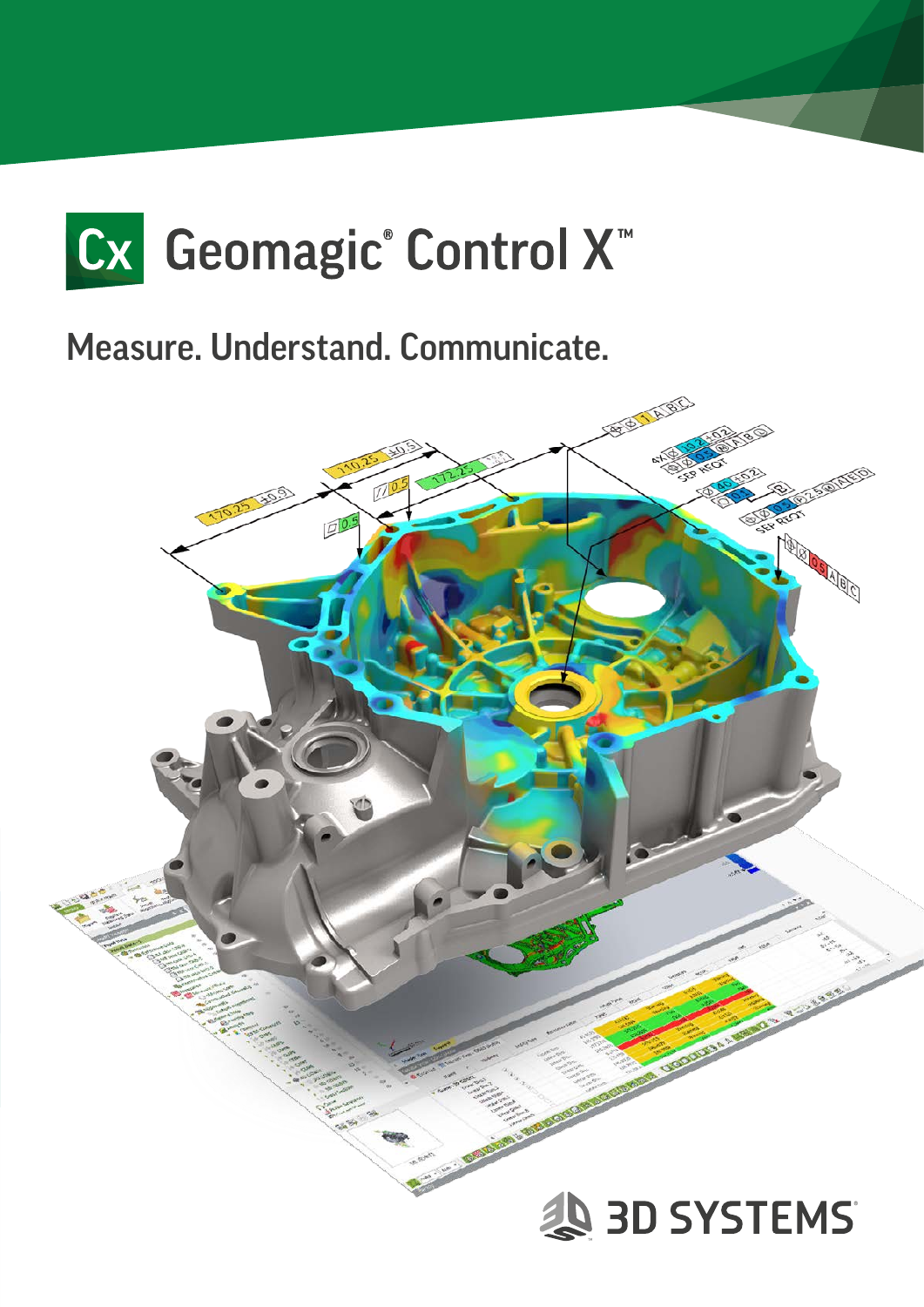# Cx Geomagic® Control X<sup>™</sup>

### Simply Powerful Metrology Software.

**Geomagic® Control X™** is a comprehensive metrology software platform that delivers the industry's most powerful tools within straightforward workflows. With Geomagic Control X quality managers are enabled with revolutionary ease-of-use, intuitive, comprehensive controls and traceable, repeatable workflows for the quality measurement process. Its fast, precise, information-rich reporting and analysis enable significant productivity and quality gains in any manufacturing workflow.

#### Revolutionize Your Inspection Routines

With a new User Interface, innovative new metrology and inspection tools, workflow-driven, preplanned processes and casual walk-up inspection, and more, Geomagic Control X delivers an unparalleled ease-of-use and comprehension for 3D inspection in any manufacturing workflow. Now accurate measurement and fast analysis of manufactured parts and assemblies is on-hand for anyone looking to significantly build quality in manufactured parts and assemblies.

#### The Power to Get Reliable Results, The Simplicity to Get Them Quickly

Have the freedom to measure in any order or style you desire, whilethe powerful Synchronous Inspection system captures the datahierarchy and automation in the background for repeatable andeditable processes. Enjoy the power of Geomagic Control X whereyou spend more time focusing on getting the results, not timeworrying about how to make the software work for you. Quicklyconduct First Article inspections using the CAD-based dimensioningtools and have communication-ready information instantly at yourfingertips. Native CAD importers including those which containmodel-based GD&T definition are delivered standard at no additionalcost.

#### Immediately Understand Your Inspection Results Every Time

Improve your ability to investigate quality issues that may appear across parts or over time through the multiple results system and theResult Navigator. Identify the sources of stack up error in weldmentsor assemblies by simultaneously working with many results under different alignment scenarios, and derive

meaningful, actionable information from the analysis. Understand potential assembled partrelated issues, using portable measuring devices, optical scanners and even computed tomography by collecting families of parts or an assembly into one inspection project for easy cross part referencing. Maintain a single project for a single part which contains all measurements over time, and graphically investigate cross supplier issues.

#### Powerfully Communicate The Right Data to All Stakeholders

New powerful reporting features in Geomagic Control X enable graphically-rich, communicative reports. Custom viewpoint control and view-style reporting empower you to make your report more closely follow a traditional paper or pdf print graphical presentation.

Brand new, intelligent 3D dimensioning and annotation management processes enable you to control in fine detail how dimensions will be displayed. You can pick from some popular default representations or create personalized and customized annotation styles to match your company standard. New, advanced report layout tools give you the flexibility to choose how reports will be configured, in the format you prefer.

#### Experience Total Accountability and Traceability Through All Inspection Workflows

NIST-PTB certified results give you the confidence to inspect rapidly with accuracy. The new features of Geomagic Control X allow you to build inspections with total accountability and traceability throughout the entire process.

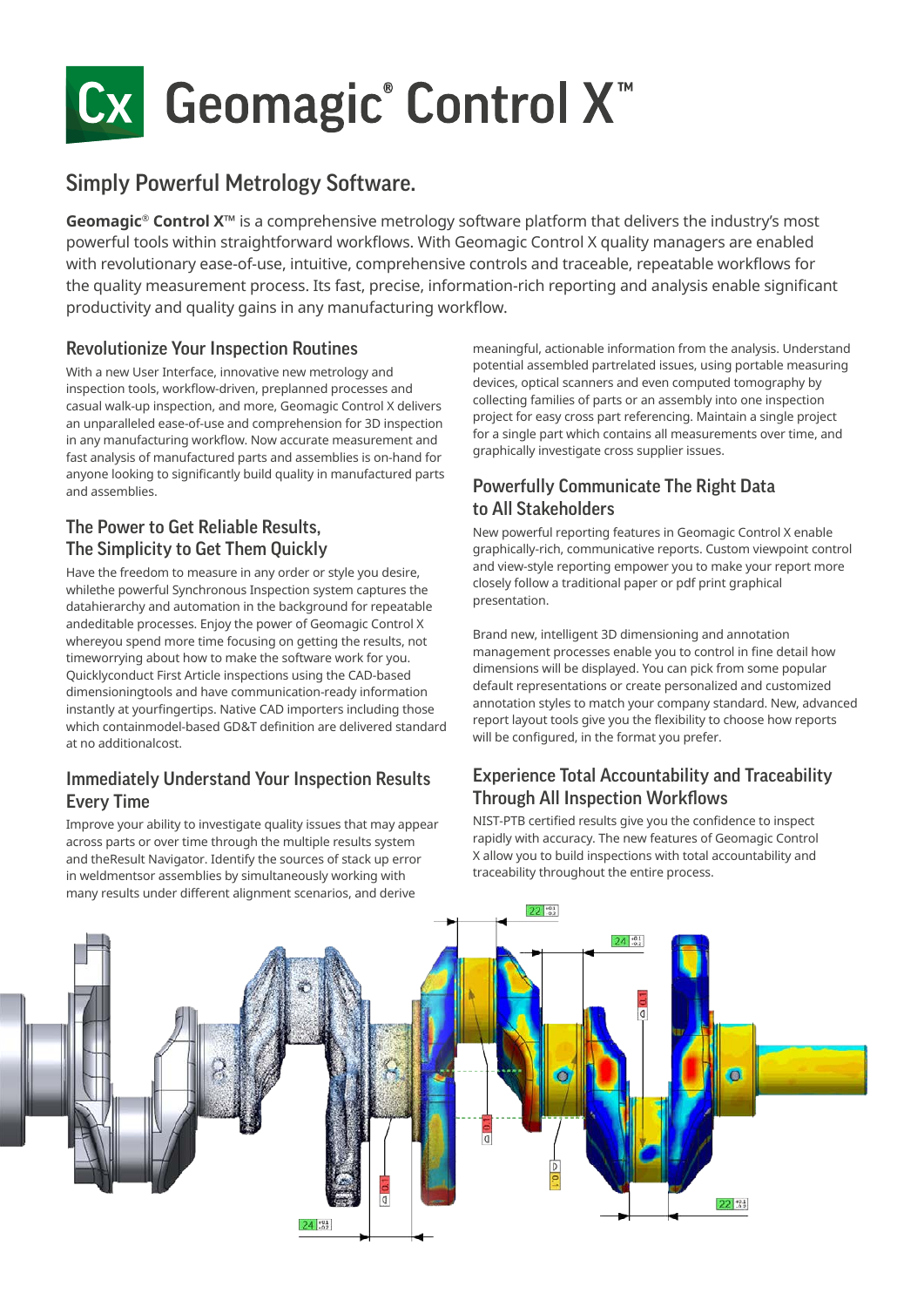## Quality. Without Compromise.

Geomagic Control X combines the key features created out of the company's 20 year legacy of top-grade inspection software development to bring the world's most reliable and flexible metrology software. Ease-ofuse, result-driven workflows plus the addition of key, innovative and advanced new features enable quality and shop floor managers to significantly improve productivity in inspection.

### **Workflow**





• Viewpoint Driven Reporting • Customizable Templates